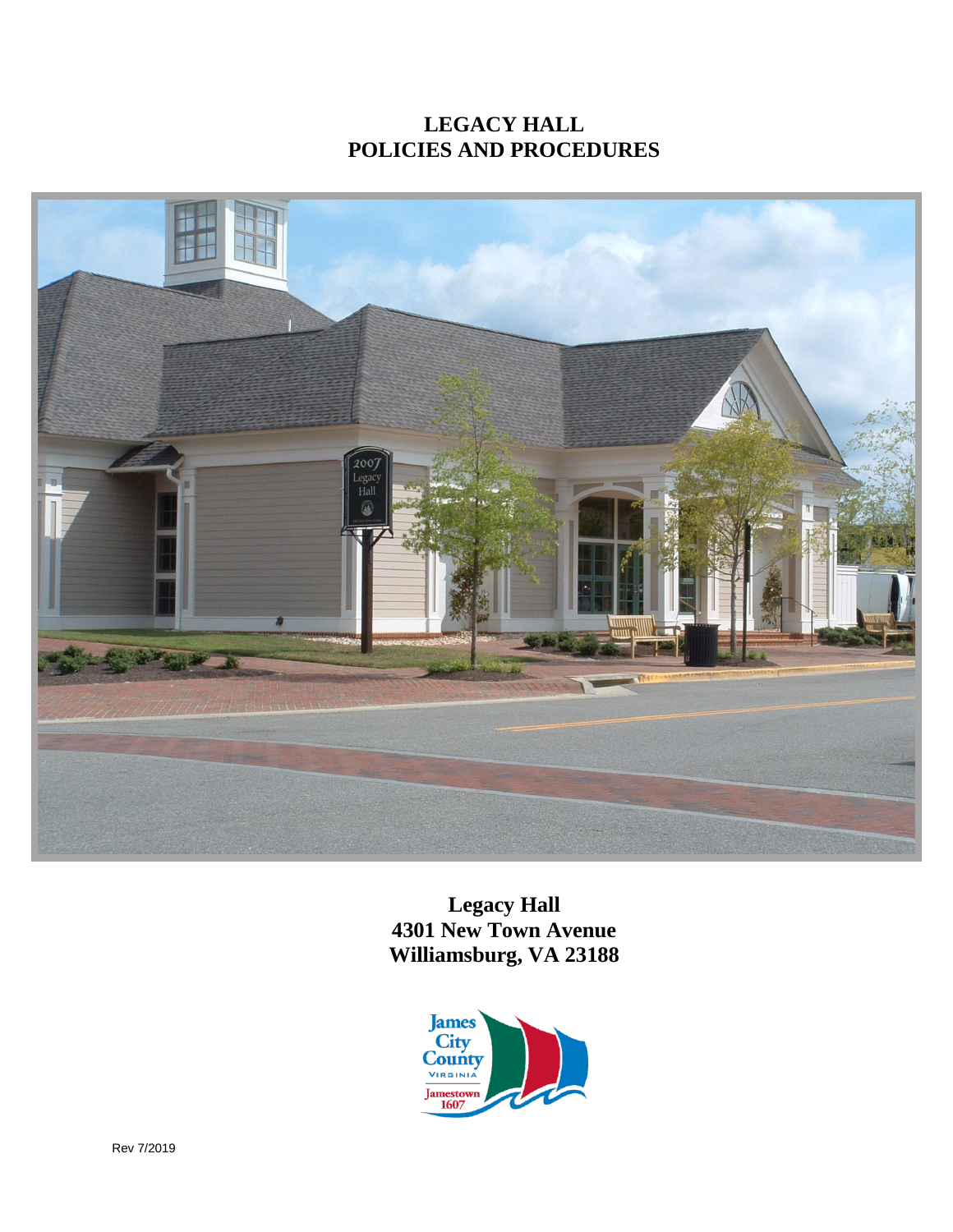### **TABLE OF CONTENTS**

|             | Eligible Organizations<br>■Permitted Uses<br>■Prohibited Uses<br>■Use of West Terrace |
|-------------|---------------------------------------------------------------------------------------|
|             |                                                                                       |
|             |                                                                                       |
|             |                                                                                       |
| $F_{\cdot}$ |                                                                                       |
|             |                                                                                       |
|             |                                                                                       |
| Ι.          | Set up Procedures<br>■Clean Up Procedures                                             |
| J.          |                                                                                       |
|             |                                                                                       |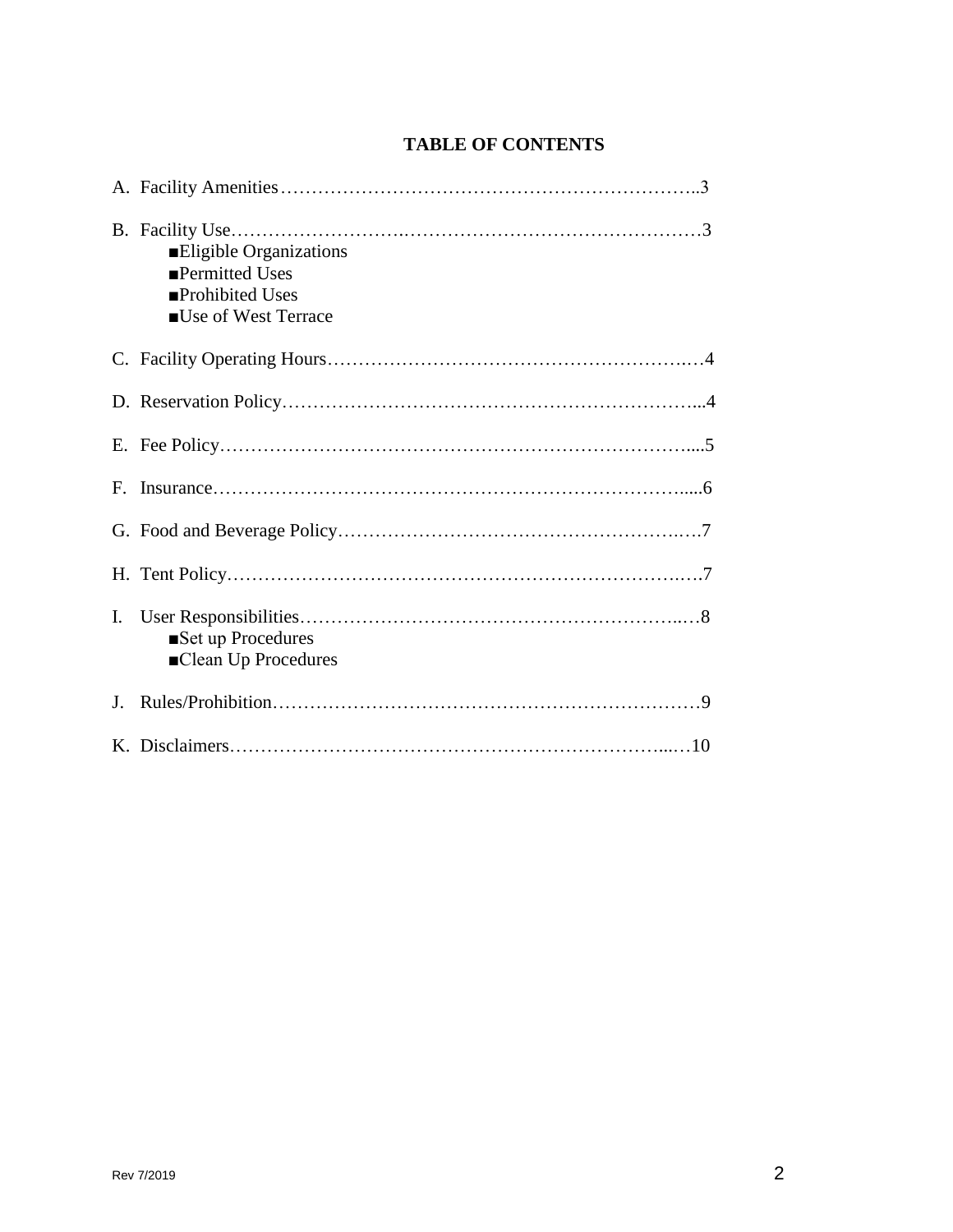## **Introduction**

James City County owns and manages Legacy Hall, located in the New Town community. The facility is available for use by governmental, civic and community groups as well as the public on a fee basis, with certain restrictions. User/rental fees offset tax-supported funds to operate the building.

## **A. Facility Amenities**

- 1. **Meeting Room** Legacy Hall features two adjoining meeting rooms, one large and one small, which can be used together or separately. Both rooms can accommodate audio-visual presentations. Twenty round tables (60" in diameter) and 175 cloth seated chairs and 100 folding chairs are provided and can be arranged in a variety of configurations to fit any occasion. NOTE: FEE is for a full facility rental, it does not change regardless of one or two room use.
- 2. **Kitchen** Kitchen amenities include a refrigerator, sink, microwave, icemaker, double wall oven *(stovetop/burners are not present)* and counter space.

| <b>Legacy Hall</b>                       | <b>Square Footage</b> | <b>Capacity Seated</b><br>(Lecture Style) | <b>Capacity Seated</b><br><b>With Tables</b> |
|------------------------------------------|-----------------------|-------------------------------------------|----------------------------------------------|
| <b>Combined Rooms</b>                    | 2,358                 | 225                                       | 160                                          |
| Large Meeting Room<br>$(49' \times 38')$ | 1,862                 | 175                                       | 120                                          |
| <b>Small Meeting Room</b><br>(16'X31')   | 496                   | 50                                        | 40                                           |

*Note: The overall occupancy of Legacy Hall must not exceed 299 people at any time.* 

## **B. Facility Use**

### **Eligible Organizations**

- 1. Government: Such as State and Federal Agencies, Board of Supervisors, County Departments, Boards and Commissions, Schools and Libraries.
- 2. Individuals, Civic Groups, Private Businesses and Non-Profit Organizations: Individuals, civic and neighborhood associations, private businesses and organizations and non-profit organizations. A copy of your  $501(c)(3)$  form may be requested.

*NOTE: Any activities for which participants are charged a fee, the County will receive 10% of gross receipts. Local civic associations, public, or local non-profit organizations are exempt.*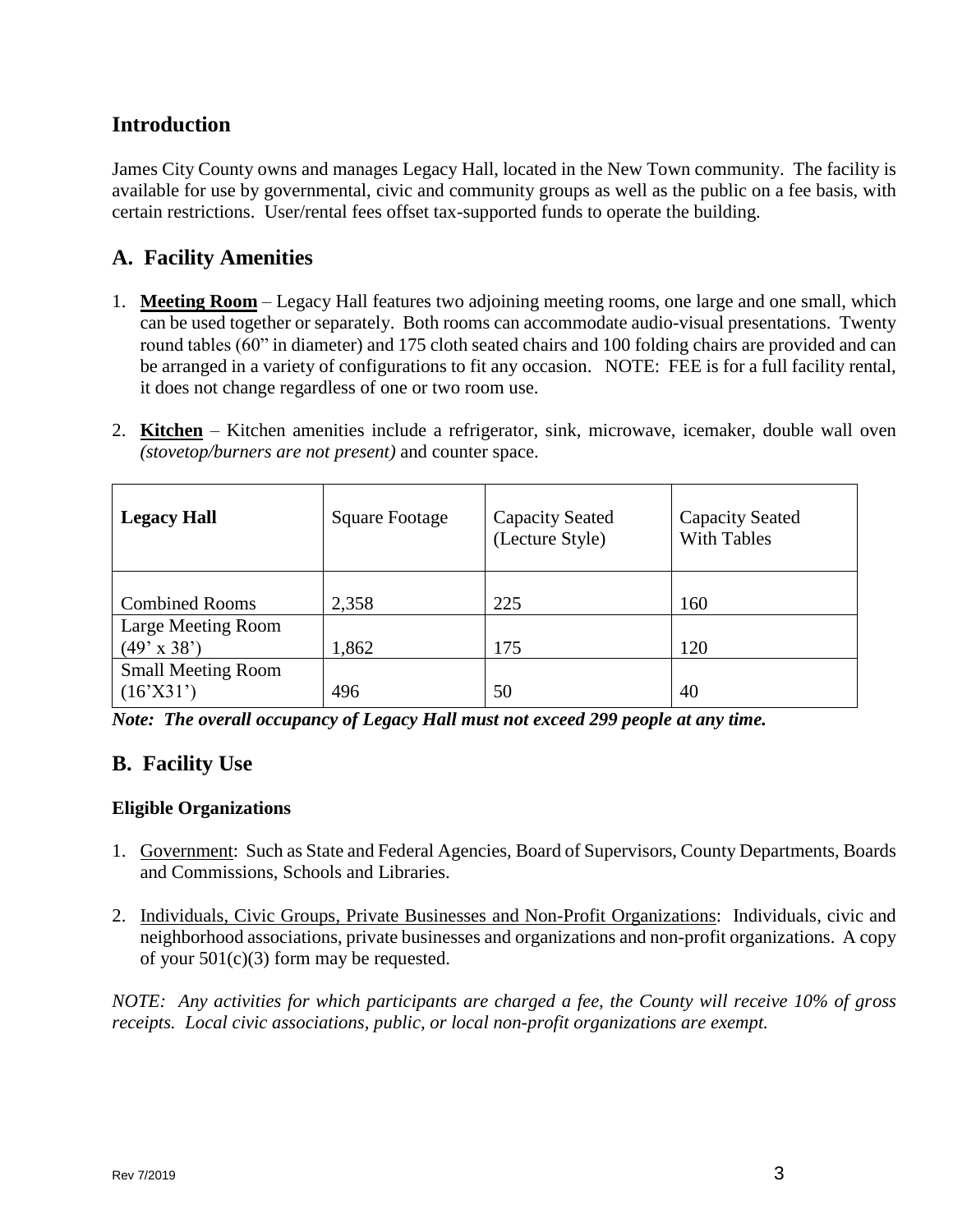### **Permitted Uses**

- 1. Meetings/seminars. *Civic clubs, church groups, neighborhood associations, boards and commissions, political gatherings, town meetings, etc.*
- 2. Arts and Educational events.
- 3. Celebrations. *Weddings, anniversaries, birthdays, graduations, retirements, showers, family reunions, potlucks, private banquets, etc.*
- 4. Other appropriate uses as approved by the County Administrator or designee.

### **Prohibited Uses**

- 1. The serving of alcoholic beverages at any function where guests/participants have received neither an invitation nor a ticket.
- 2. Gatherings that can facilitate disorderly conduct as detailed in the James City County Code. *The County Code is available at the County Attorney's Office and online at* [https://library.municode.com/va/james\\_city\\_county/codes/code\\_of\\_ordinances](https://library.municode.com/va/james_city_county/codes/code_of_ordinances)*.*

### **Use of West Terrace**

1. The West Terrace, the brick patio area adjacent to Legacy Hall and bordered by Sullivan Square, is available for use in conjunction with events in the facility. Use of the West Terrace does NOT include use of Sullivan Square (open/green space). James City County does not own or operate Sullivan Square, and its use is not included in your Legacy Hall Reservation Agreement. Sullivan Square is managed by Town Management and if you are interested in renting Sullivan Square, please call 757- 565-6200. Please note that Town Management may schedule events in Sullivan Square, which may occur at the same time of your function.

## **C. Facility Operating Hours**

### **Legacy Hall is not available on James City County observed holidays.**

### **Monday-Saturday Reservation Hours: 8 a.m. until 11 p.m. Sunday Reservation Hours: 8 a.m. until 6 p.m.**

- 1. A tour of Legacy Hall is available by appointment only, during business weekdays, 8 a.m. to 3:30 p.m.
- 2. Unless an event is scheduled, the facility remains locked at all other times.

### **D. Reservation Policy**

1. Reservations are accepted on a first come, first serve basis on business weekdays, 8 a.m. to 5 p.m.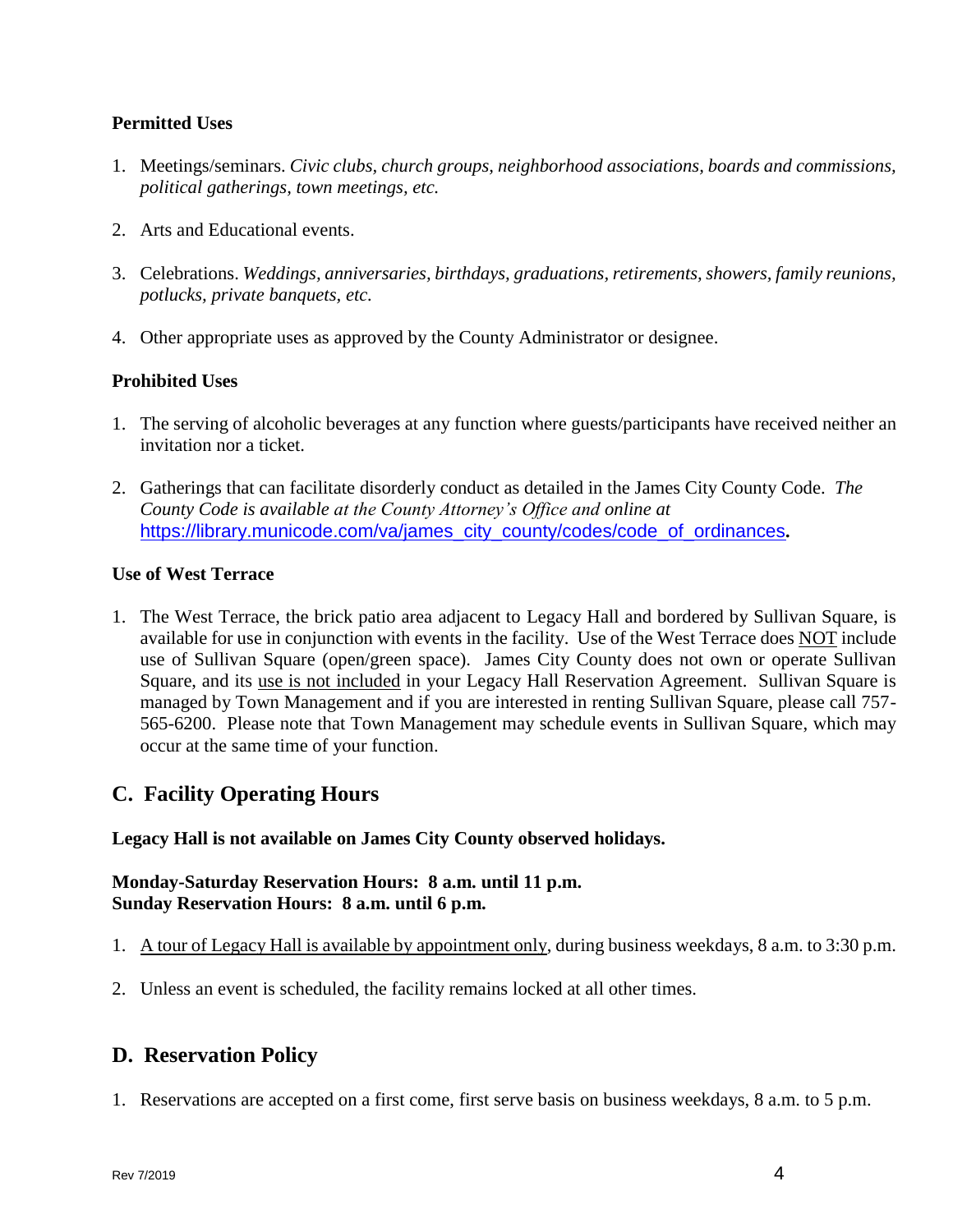2. To reserve space, the Applicant/User must first submit (a) a facility Reservation Agreement to James City County Parks and Recreation along with (b) the applicable security deposit, and (c) a nonrefundable \$25 processing fee; reservations made less than 30 days before the event will be charged an additional, non-refundable, \$25 processing fee.

(a)►The Reservation Agreement must designate an Applicant/User. Individuals reserving the space must be at least 21 years old and must accept the responsibility for use of Legacy Hall during the date and time agreed. All events must maintain a minimum age ratio of 1:20 (one person 21 years old or older to every 20 people in attendance who are aged 20 years or younger).

(b)► A security deposit will be due at the same time as the Reservation Agreement and processing fee. The security deposit is not applied to the final rental fee and will be refunded, provided no damages have been incurred*.* However, if the reservation is cancelled less than 60 days before the event date, the security deposit will be forfeited

- (c)► The non-refundable processing fee is not applied to the final rental fee.
- 3. Reservations for Legacy Hall are accepted up to one year in advance of the event date. Exceptions will require approval from the County Administrator or designee.
- 4. Reservations become final once the processing fee, security deposit and all rental fees are paid. Building fees are due 30 days before the event. If all fees are not paid on time, the reservation will be cancelled and the processing fee (s) and the security deposit forfeited.
- 5. Cancellation of a reservation by the Applicant/User must be made in writing and received by Parks and Recreation at least 60 days before the scheduled event date to receive a refund. The reservation fee paid and the security deposit will be refunded, but the processing fee(s) will not be refunded. Cancellations received less than 60 days before the event date will forfeit the security deposit.
- 6. Reservations are subject to modification due to unforeseen circumstances beyond James City County's control. In these cases, a full refund including processing fees will be issued if another suitable date cannot be determined.
- 7. All reservations will be subject to approval of the County Administrator or designee depending upon the nature of the activity.
- 8. Requests for repeat activities on a weekly or monthly basis are considered Long Term rental requests and will require approval from the County Administrator or designee.

## **E. Fee Policy**

- 1. Fees apply to all Applicants/Users. James City County reserves the right to adjust fees for extraordinary circumstances, with the County Administrator's approval.
- 2. Payments in cash, money orders, checks or credit cards are accepted. Checks should be made payable to *Treasurer, James City County***.** Payments are accepted during operating hours at the James City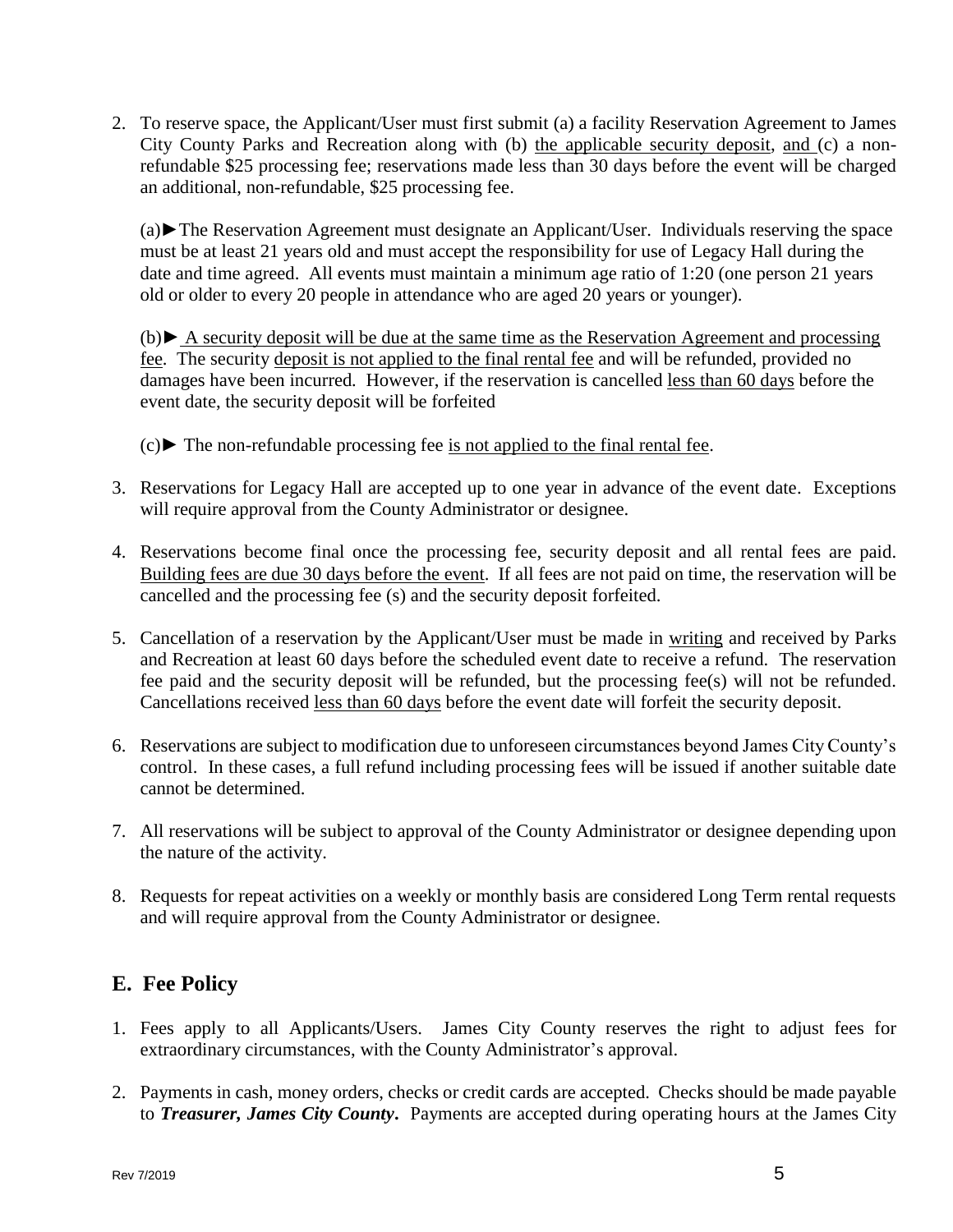County Parks and Recreation Administrative Office, 5320 Palmer Lane, Suite 2A, Williamsburg, Virginia, 23188.

- 3. Fees will be determined in accordance with the rate schedule and the hours the facility is made available to the Applicant/User. **This includes time associated with opening the building for such activities to include delivery of rental equipment, florists, catering companies, decorating, as well as cleanup.**
- 4. James City County shall be entitled to 10% of gross sales tickets, concessions, and other revenue generating activities offered at Legacy Hall. Properly permitted groups may charge ticket fees for entry or sell items with advance approval of the County. Proof of business license may be required. (Local Civic Association, Public, or Local Non-Profit Organizations are Exempt.)
- 5. Damages incurred in excess of the security deposit amount will be assessed by the County and charged to the Applicant/User, in addition to the loss of the security deposit. Security deposits will not be refunded in the following circumstances:
	- damage to the facility or grounds
	- damage to facility equipment or appliances
	- failure to properly clean up food, beverages and trash both inside and outside including areas surrounding the West Terrace on Sullivan Square
	- incomplete removal of decorations, rental furniture or equipment
	- for any time in excess of the contract time an additional \$150 per hour, regardless of time over, will be charged to the Applicant/User and/or deducted from the security deposit
	- other like reasons
- 6. For those events so designated by the County, a uniformed Police Officer from the James City County Police Department will be required to provide security. The Officer will be provided at the Applicant/User's expense. Please call the James City County Police Department for assistance at 757- 253-1800.

## **F. Insurance**

- 1. If a caterer is hired to work the event and/or alcohol is served during the event, the Applicant/User must provide a certificate of insurance. The Applicant/User is strongly encouraged to require evidence of insurance from any contractors they use during the event.
- 2. If applicable, the Applicant/User must provide evidence of liability insurance covering the event to be conducted at Legacy Hall. This documentation shall be furnished as a Certificate of Insurance meeting the following specifications:
	- Certificate of Insurance on the carrier's standard form is sufficient
	- Limit of liability per occurrence shall be \$1,000,000 or higher
	- If serving alcohol, host liquor liability coverage is required. If selling alcohol, liquor liability coverage is required
	- James City County must be listed as an additional insured for the event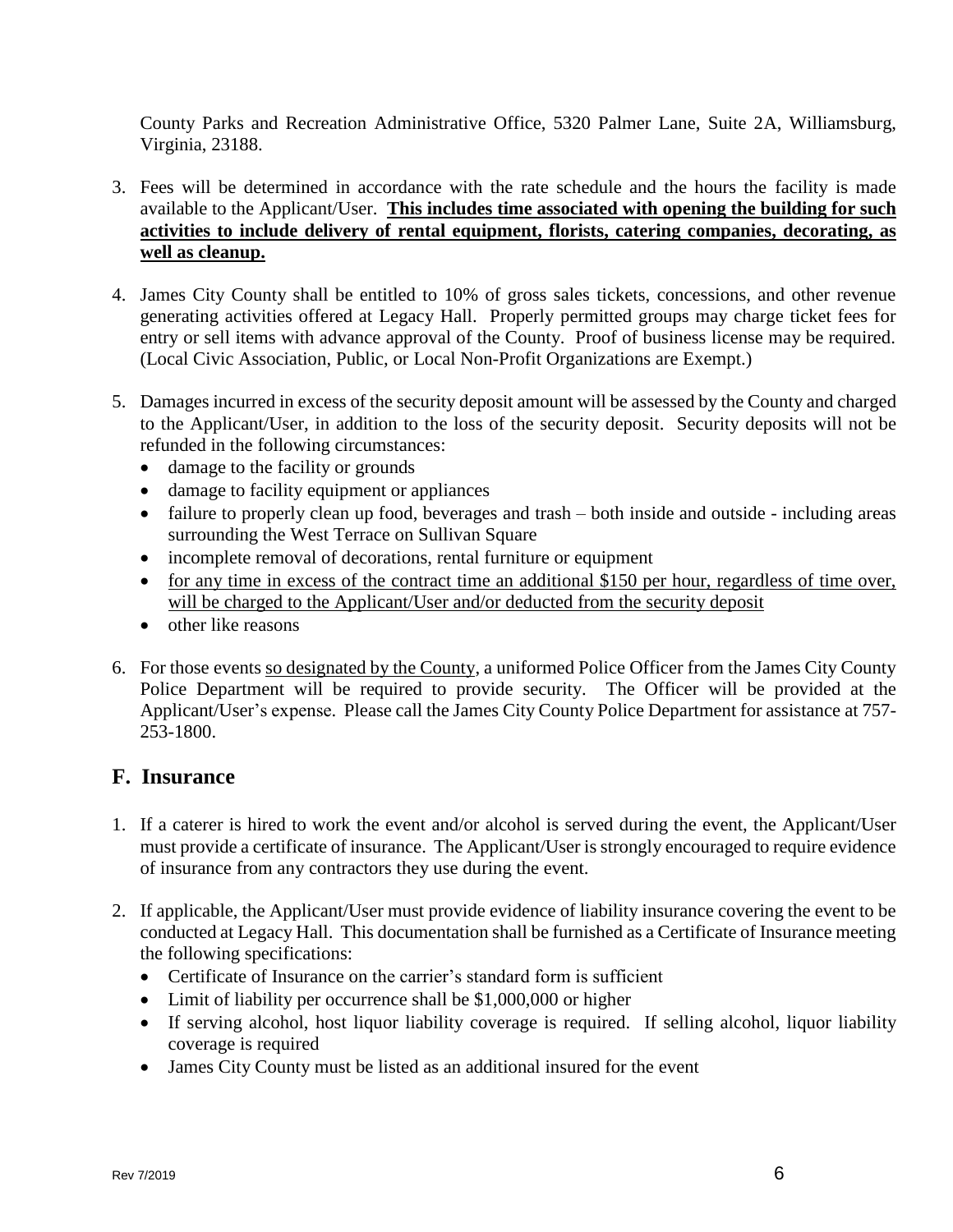**Example of language appearing on the Certificate of Insurance**: "One million dollar liability insurance naming James City County as an additional insured for an **(Event Name**) to be held on **(Event Date)** at Legacy Hall, 4301 New Town Avenue, Williamsburg, VA, 23188.

## **G. Food and Beverage Policy**

1. To serve alcoholic beverages, the Applicant/User must present a one-day beverage license from the Virginia Department of Alcoholic Beverage Control. Use of a caterer with an ABC license is recommended. The ABC license must be posted on site before the start of the event. In addition, at least 14 days before the event, a copy of the ABC License must be submitted to the Legacy Hall Coordinator.

For more information about a liquor license, please contact the ABC Commission at <https://www.abc.virginia.gov/> or visit their local office at:

Virginia Department of Alcoholic Beverage Control Commission Visit Mailing Address 4907 West Mercury Blvd. P.O. Box 5226 Hampton, VA 23666 Newport News, VA 23605 Phone: 757-825-7830 Fax: 757-825-7884

- 2. The Applicant/User/Organization accepts full responsibility for maintaining control of alcohol consumption and enforcing moderation. Any behavior which indicates intoxication of any participant, shall be cause for consumption to immediately cease, and also shall be cause for future denial of permission for the Applicant/User and/or the sponsoring organization.
- 3. No alcohol may be consumed in any other area except the designated area of the event; alcohol is not permitted on Sullivan Square. Alcohol may be consumed on the West Terrace, provided the required ABC License has been secured and is properly posted.
- 4. Use of a caterer is recommended for food and alcohol service. Caterers should be appropriately licensed to do business in James City County. (Contact the Commissioner of Revenue at 757-253- 6695 to ensure County licensed.) Caterers must obtain applicable Health Department and ABC Commission permits.

# **H. Tent Requirements/Policy**

1. A Tent Permit is required by the James City County Building Safety & Permits Division (757-253- 6858) for any tent larger than 900 square feet or with occupancy of 50 or more people. Fifty (50) or more people constitute a Public Assembly Event and issues such as exit signs, emergency lighting, and aisle space need to be addressed. Building Safety & Permits and the James City County Fire Department will coordinate the inspection process with you once the Tent Permit has been issued.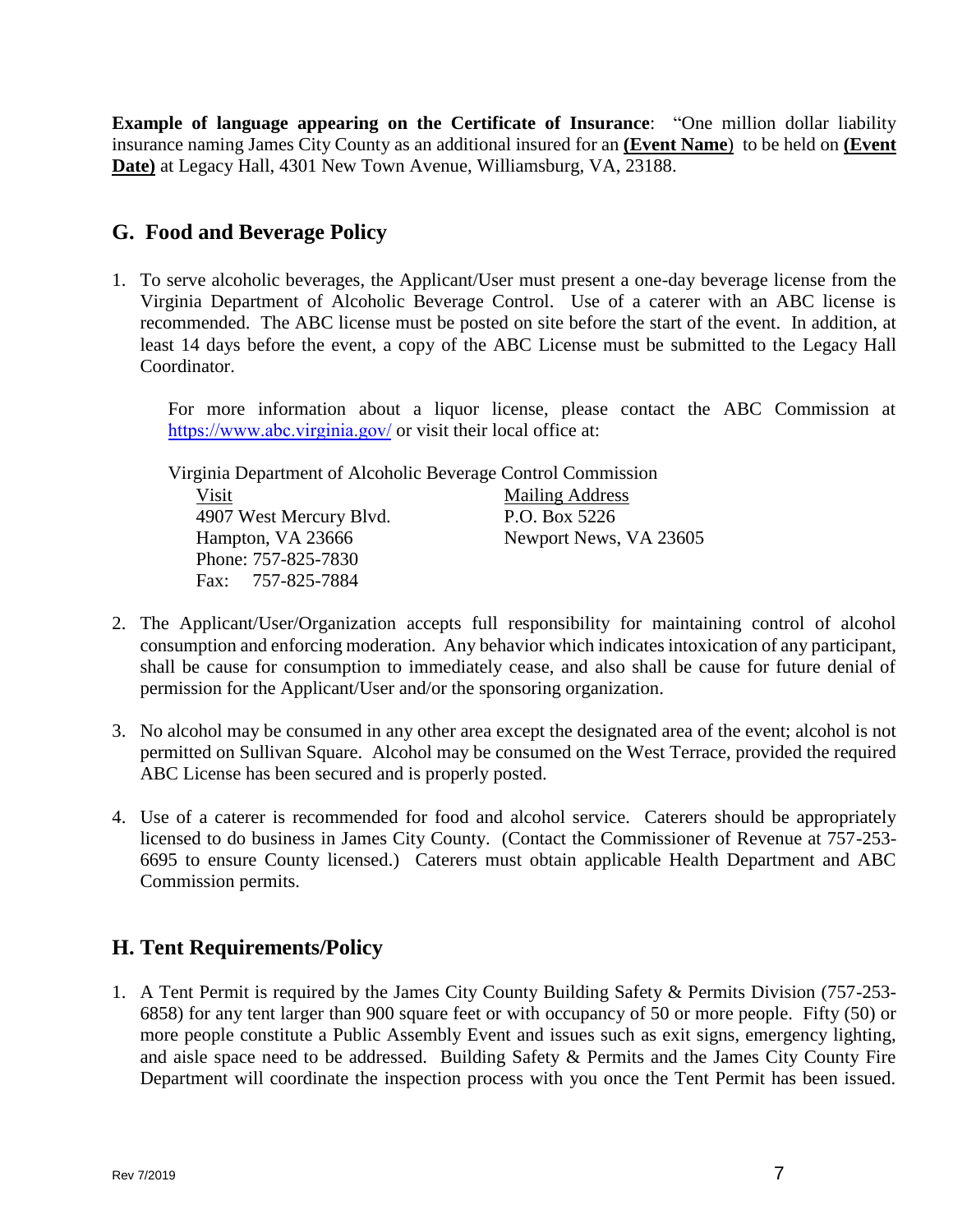- a) Any tent structure greater than 200 square feet, but less than 900 square feet, will require inspection and approval by the James City County Fire Department (757-220-0626).
- b) Tent location on the site (footprint) must be approved. Exits from Legacy Hall may not be blocked.
- c) Tent fabric must be treated and a certificate of flammability furnished to the fire inspector.
- d) All decorations must be non-combustible or treated with an approved flame retardant.
- e) Open flames are not permitted except for small votive candles in fireproof glass containers.
- f) Cooking is not permitted in the tent used for an event. Cooking is permitted in a separate tent separated by at least 30 feet and used solely for that purpose.
- g) Heating equipment must be listed by an approved testing agency such as UL or FM. Proper clearances must be maintained.
- h) A fire extinguisher must be on site.
- 2. Placement of tents of any size must be coordinated with the Parks and Recreation Department at least 30 days before the event.
- 3. Tents must be erected on the day of the event and must be disassembled and removed from the West Terrace no later than 8 a.m. the following day.

## **I. User Responsibilities**

The Applicant/User is responsible for enforcing law and order during the event period, or if designated by the County, the hiring at the Applicant/User's own expense a James City County Police Officer to do so.

### **Set Up Procedures**

- 1. Room setups **are due no later than 14 days prior** to the event date. If the room setup is not received at this time, the user is responsible to complete their own setup that *must be completed within the time reserved on the Reservation Agreement.*
- 2. Set up of James City County-owned equipment: County Staff will do one basic setup (no special style setup) based on the submitted room setup from the user – All other setups or changes will be the responsibility of the user. If the patio is used, the user is responsible for completing any setup on the patio.
- 3. Setup and preparation time performed by non-County staff needs be included in the hours reserved.

### **Clean Up Procedures**

1. The facility and grounds adjacent to Sullivan Square must be cleaned, decorations and trash removed and the building vacated by the "Out Time" indicated on the Reservation Agreement. If not, the cost of cleanup and additional hourly use will be deducted from the security deposit. NOTE: For any time in excess of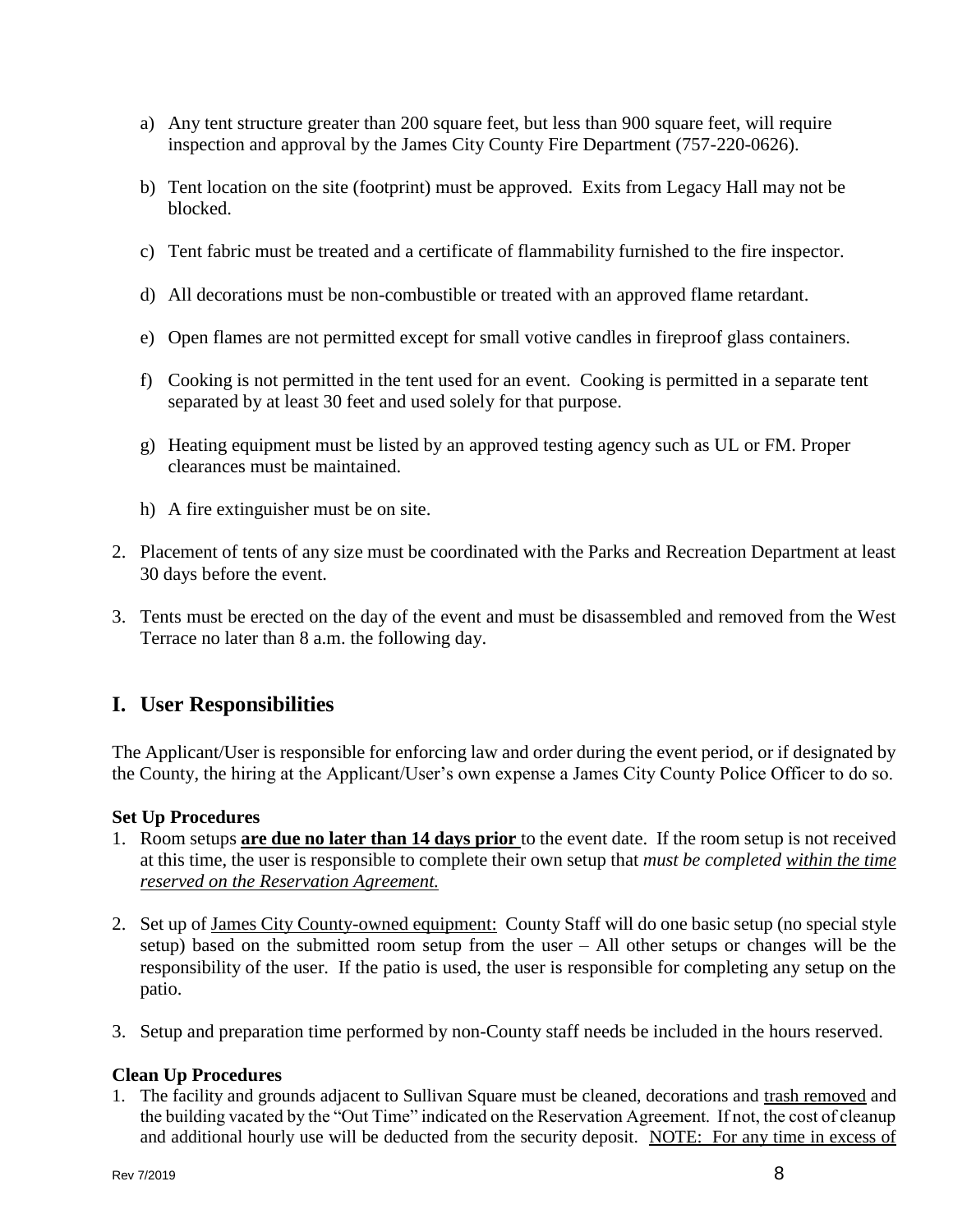the contract time an additional \$150 per hour, regardless of time over, will be charged to the Applicant/User and/or deducted from the security deposit.

- 2. The Applicant/User is responsible for the removal of trash, personal articles, leftover food, beverage containers, and rental equipment by the approved contractual time.
- 3. The Applicant/User must wipe down all walls, tabletops, chairs, counter tops and appliances. The Applicant/User must ensure the interiors of the oven and refrigerator are clean (food is removed and spills are cleaned).
- 4. The Applicant/User is not required to mop, but may be asked to spot clean.
- 5. The Applicant/User must have all non-County rental equipment and furniture removed from the facility at the conclusion of the event. Failure to do so may result in the loss of the security deposit.

## **J. Rules/Prohibitions**

- 1. Applicant/User is responsible for all damages to the facility, grounds, facility equipment or appliances occurring during use.
- 2. Applicant/User must comply with all smoking, fire, alcoholic beverage, noise and other lawful regulations.
- 3. Legacy Hall is temperature controlled and outside doors are to be closed while the facility is in use.
- 4. No pets or animals (except service animals) are permitted in the facility.
- 5. No tobacco chewing or smoking is permitted in the facility or within 25 feet outside the facility.
- 6. No rice is permitted outside the facility, no rice or birdseed inside the facility.
- 7. Open flames are not permitted except for decorative table candles and/or small votive candles in fireproof glass containers.
- 8. No alcohol without proper permits and explicit conditional approval as stated in the Reservation Agreement. No alcohol may be consumed in any other area except the designated area of the event; alcohol is not permitted on Sullivan Square. Alcohol may be consumed on the West Terrace, provided the required ABC License has been secured and is properly posted.
- 9. No sale of items without the approval of the County.
- 10. Collection of money or admissions only as approved by the County.
- 11. Promotional materials, advertising materials, and decorations must not list the County as a co-sponsor and must be approved before posting.
- 12. Use of tape, any adhesives, strings, nails, or tacks are not permitted on doors, walls, windows, lights, art work or ceilings.